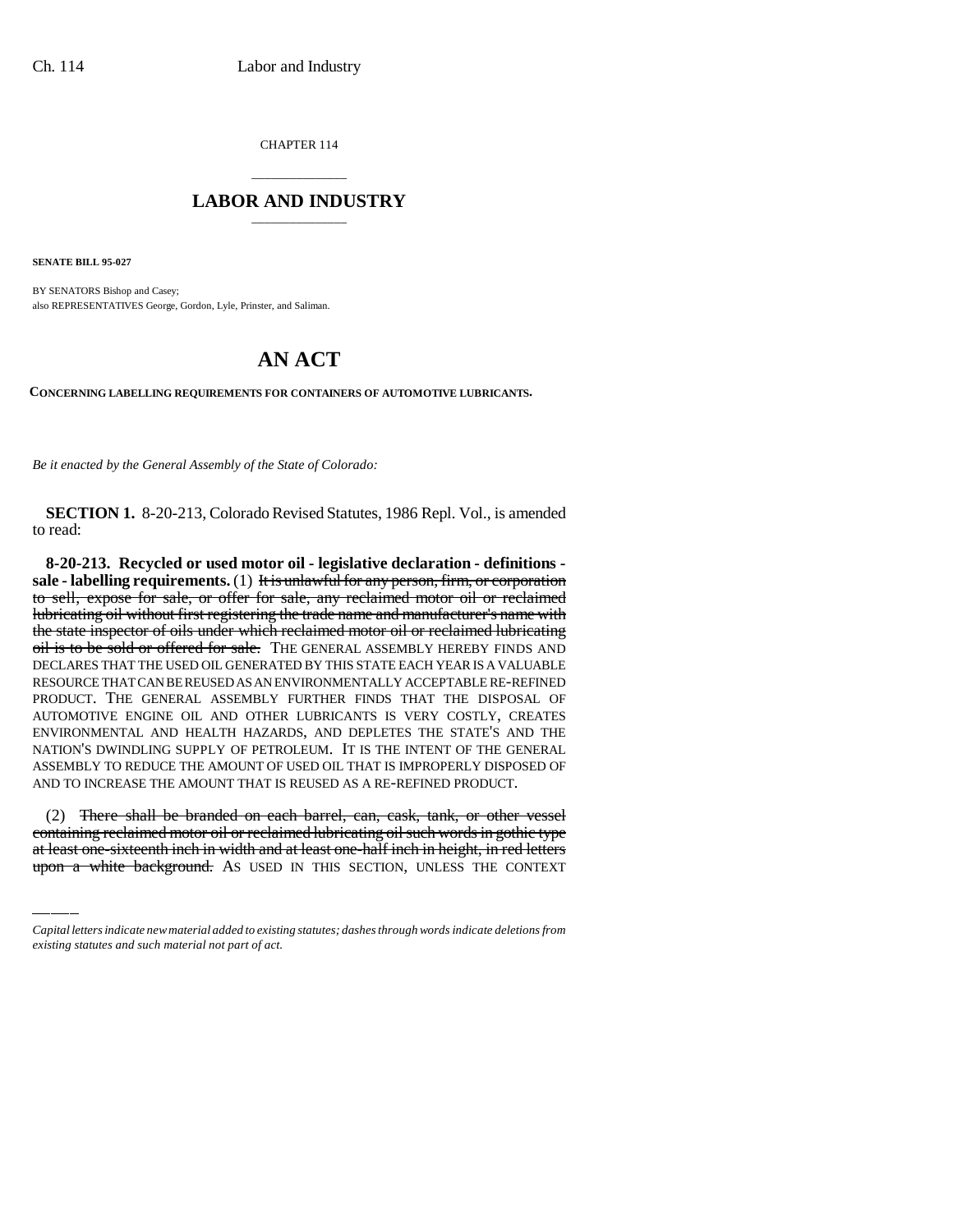#### OTHERWISE REQUIRES:

(a) "API SERVICE CLASSIFICATION" MEANS ONE OF THE TWO LETTER CLASSIFICATION PERFORMANCE RATINGS FOR ENGINE OILS, INCLUDING RE-REFINED OILS, AS DETERMINED BY THE AMERICAN PETROLEUM INSTITUTE.

(b) "LUBRICANT" MEANS A LUBRICATING OIL AS DEFINED IN PARAGRAPH (c) OF THIS SUBSECTION (2) OR ANY OTHER SUBSTANCE OR MIXTURE OF SUBSTANCES USED TO REDUCE THE FRICTION CAUSED BY AUTOMOTIVE PARTS MOVING AGAINST EACH OTHER.

(c) "LUBRICATING OIL" MEANS OIL CLASSIFIED FOR USE IN AN INTERNAL COMBUSTION ENGINE, HYDRAULIC SYSTEM, GEAR BOX, DIFFERENTIAL GEAR MECHANISM, OR WHEEL BEARING.

(d) "RECYCLED OIL" MEANS OIL THAT IS PREPARED FOR AUTOMOTIVE USE BY RECLAIMING AND OTHERWISE REPROCESSING USED OIL.

(e) "RE-REFINED OIL" MEANS USED OIL THAT HAS BEEN REFINED USING PROCESSING TECHNOLOGY TO REMOVE THE PHYSICAL AND CHEMICAL CONTAMINANTS ACQUIRED THROUGH USE AND WHICH, BY ITSELF OR WHEN BLENDED WITH NEW LUBRICATING OIL OR ADDITIVES, MEETS APPLICABLE API SERVICE CLASSIFICATIONS AND SAE VISCOSITY GRADES.

(f) "SAE VISCOSITY GRADE" MEANS THE MEASURE OF AN OIL'S, INCLUDING A RE-REFINED OIL'S, RESISTANCE TO FLOW AT A GIVEN TEMPERATURE, AS DETERMINED BY THE SOCIETY OF AUTOMOTIVE ENGINEERS.

(g) "USED OIL" MEANS REFINED CRUDE OR SYNTHETIC OIL THAT AS A RESULT OF USE HAS BECOME UNSUITABLE FOR ITS ORIGINAL PURPOSE DUE TO LOSS OF ORIGINAL PROPERTIES OR THE PRESENCE OF IMPURITIES AND THAT MAY BE RECYCLED IN AN ECONOMICAL MANNER AND MADE SUITABLE FOR FURTHER USE AS AN AUTOMOTIVE LUBRICANT.

(3) (a) IT IS UNLAWFUL FOR A PERSON TO PACKAGE AND SELL A CONTAINER OF:

(I) LUBRICANT UNLESS THE CONTAINER PROMINENTLY DISPLAYS THE APPLICABLE API SERVICE CLASSIFICATION,API CERTIFICATION MARK, AND SAE VISCOSITY GRADE OF THE CONTENTS; OR

(II) LUBRICANT MADE WHOLLY OR PARTLY FROM USED OR RECYCLED OIL UNLESS THE CONTAINER IS PLAINLY LABELED AS CONTAINING USED OR RECYCLED OIL.

(b) THE LABEL OR ADVERTISING ON A CONTAINER OF USED OR RECYCLED OIL SHALL ACCURATELY REFLECT THE TYPE OF OIL STORED IN SUCH CONTAINER.

(c) A PERSON MAY REPRESENT A PRODUCT MADE WHOLLY OR PARTLY FROM RE-REFINED OIL TO BE EQUAL TO OR BETTER THAN A SIMILAR PRODUCT MADE FROM VIRGIN OIL IF THE PRODUCT FOR SALE CONFORMS WITH APPLICABLE API SERVICE CLASSIFICATIONS, API CERTIFICATION MARK, AND SAE VISCOSITY GRADES.